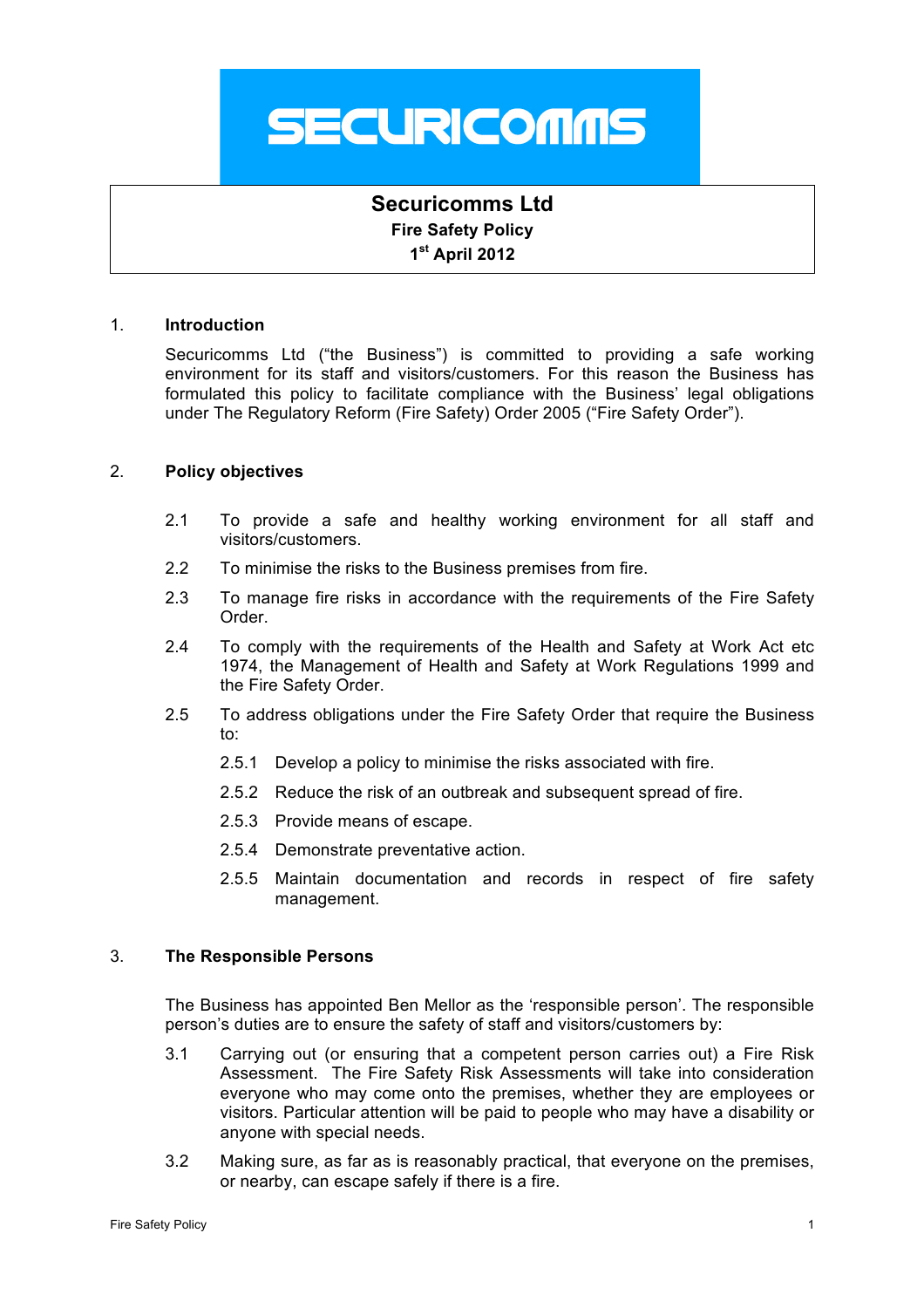# **SECURICOMMS**

- 3.3 Preparing a written Emergency Action/Evacuation Plan for the building to be displayed at various locations about the premises.
- 3.4 Preparing Personal Evacuation Plans for disabled persons (if relevant).

## 4. **Fire Marshals**

The Business will appoint competent persons to act as Fire Marshals. The Fire Marshals' duties will include:

- 4.1 Making contact with the emergency services.
- 4.2 Assisting in evacuations/fire drills.
- 4.3 Carrying out regular checks on all fire safety equipment including emergency lights and alarms.
- 4.4 Ensuring that emergency escape routes are kept clear at all times and that doors designated as Fire Escapes are operable.
- 4.5 The names and duties of all competent persons will be displayed on the safety notice board.

#### 5. **Communication**

The Business will ensure that all persons employed either as direct employees or contractors are provided with all relevant information related to fire safety. The Management of the Business will consult with the employees on all relevant matters of fire safety policy and arrangements, and we will ensure staff are kept informed of any changes that are made to fire safety procedures.

# 6. **Training**

- 6.1 Upon commencement of employment all employees will be given training on fire safety and will receive refresher training as appropriate.
- 6.2 All employees will be instructed to report any defective or missing equipment to their line manager.
- 6.3 All employees will receive instruction on their role in the case of an emergency.
- 6.4 **[**It shall be company policy that all staff will be trained in the use of fire extinguishers whether or not they have been given specific fire fighting duties.**]**
- 6.5 Further training may be required if there are any changes that may affect fire safety. All training will be provided during normal working hours.

# 7. **Equipment/Testing**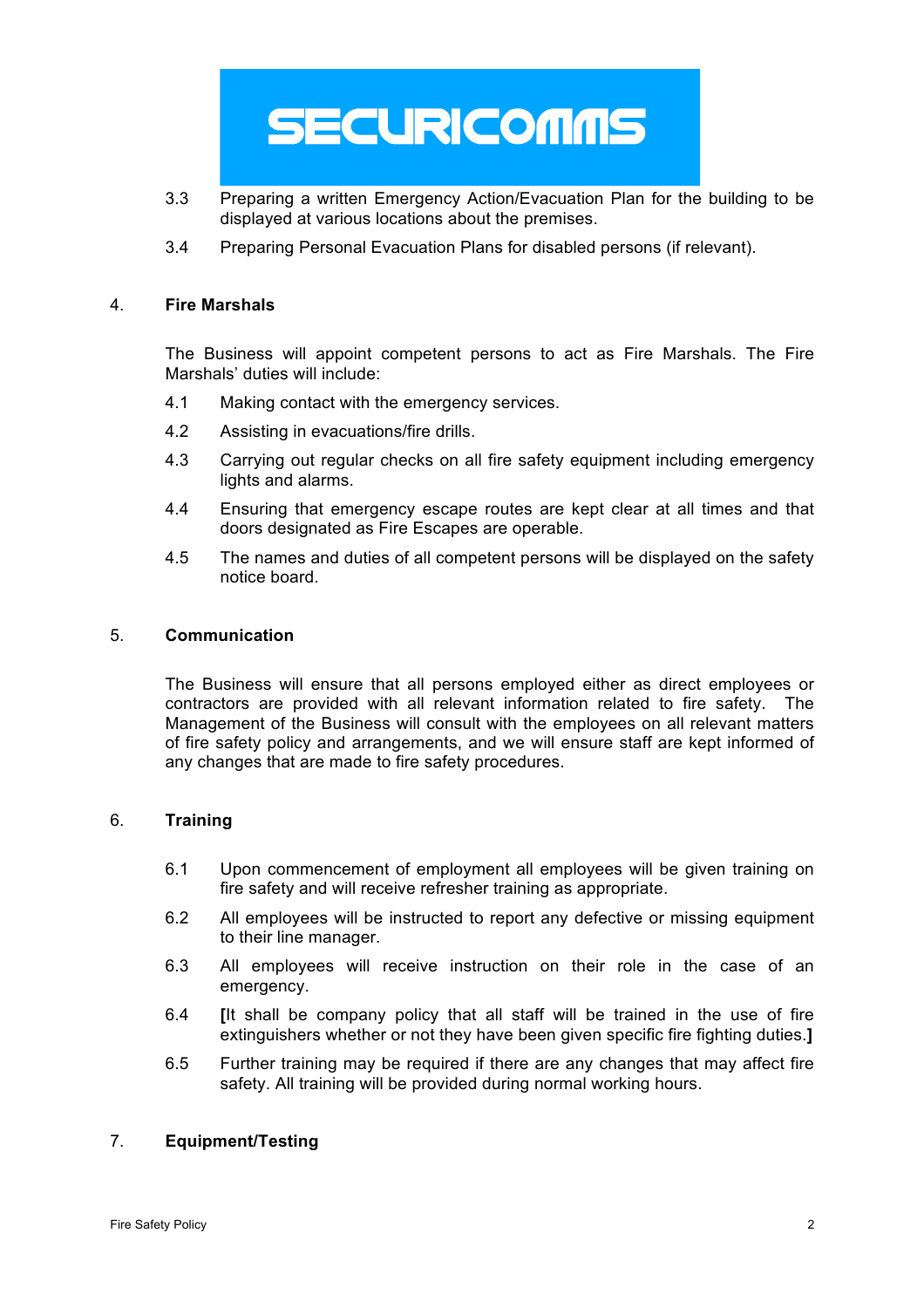

- 7.1 The fire evacuation procedures will be practiced every six months.
- 7.2 Fire fighting equipment will be provided. In general this means fire extinguishers but additional provision of fire blankets, hoses or sprinklers may be made where deemed appropriate by the findings of the risk assessment.
- 7.3 All fire safety equipment will be serviced by a competent person and the service periods will be scheduled in accordance with the manufacturer's instructions.
- 7.4 An appropriate fire detection and alarm system will be provided. The type and extent of the alarm system provided will be based on the findings of the risk assessment. Alarm systems will be tested regularly. Staff will be told when tests are scheduled.
- 7.5 Emergency lighting will be provided for escape routes where applicable. The location and type will be determined by the findings of the risk assessment.
- 7.6 Operation of fire exit doors including any automatic closers will be tested and recorded in the fire log on a weekly basis.
- 7.7 Any other safety systems provided, such as emergency lighting and fire doors, will be checked regularly to ensure correct operation.

# 8. **Procedures**

- 8.1 The Business has introduced the following procedures in order to maintain high standards of fire safety:
- 8.2 Emergency escape routes will be established and kept free from obstruction at all times, and fire exit doors kept in good working order and unlocked at the times when the premises are occupied.
- 8.3 The risk of fire spreading through the building will be controlled by the provision of fire/smoke resisting doors.
- 8.4 Appropriate signs and notices will be displayed, giving appropriate instructions to employees and others in the event of a fire. In addition signs will be provided to indicate the position of fire extinguishers, fire alarm call points and, to indicate the emergency exit routes.

#### 9. **Records**

The Business will record its staff training including fire drills, and the findings of its periodic tests and checks. Such records will include all attendees, fire drill evacuation times and any comments. The Business will keep the following records:

- 9.1 Records of weekly tests of fire alarms, fire exits.
- 9.2 Records of weekly flow tests of sprinkler systems (where fitted).
- 9.3 Records of wet and dry tests of dry rising mains (where fitted).
- 9.4 Records of annual inspections and tests of all fire fighting equipment.